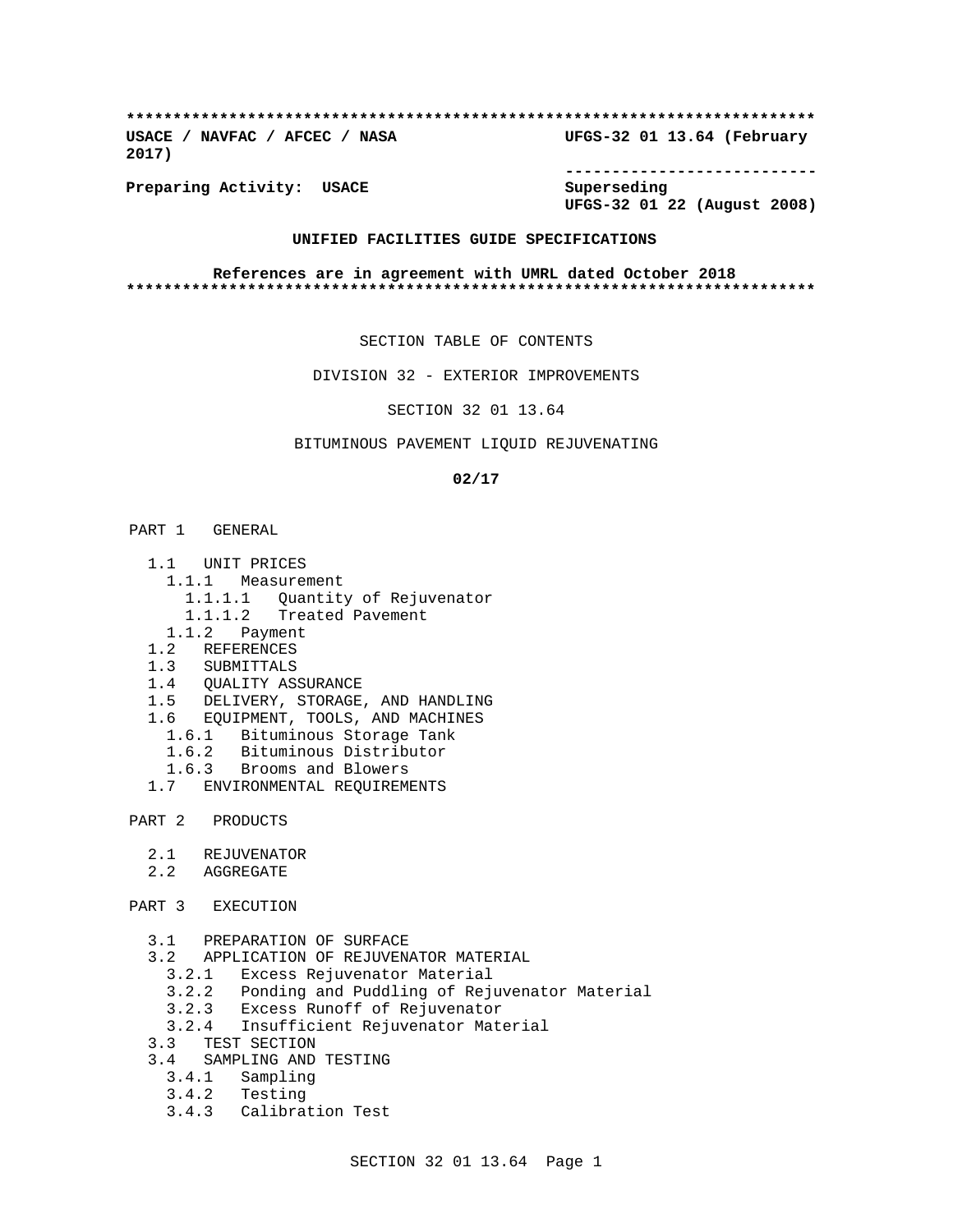-- End of Section Table of Contents --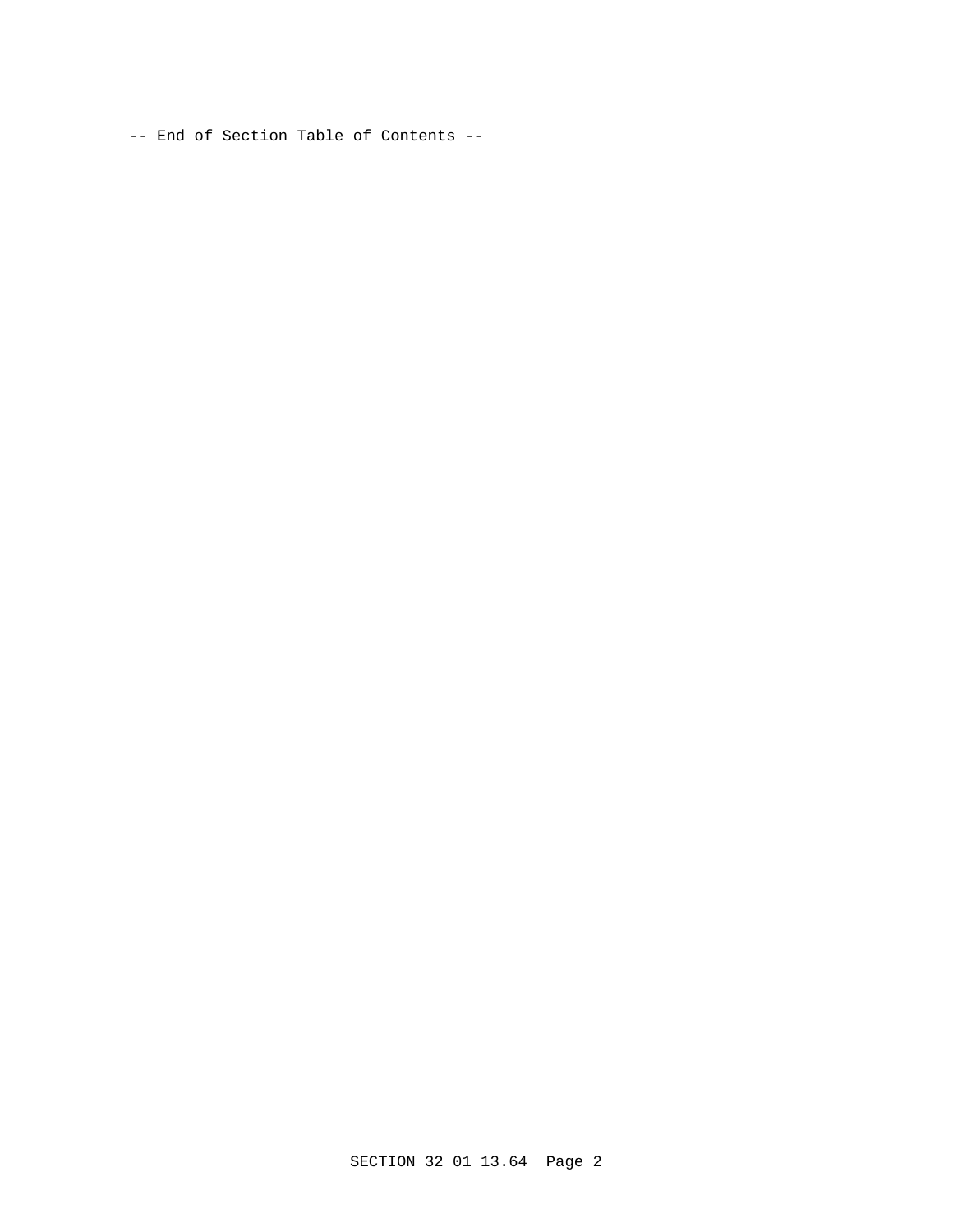**\*\*\*\*\*\*\*\*\*\*\*\*\*\*\*\*\*\*\*\*\*\*\*\*\*\*\*\*\*\*\*\*\*\*\*\*\*\*\*\*\*\*\*\*\*\*\*\*\*\*\*\*\*\*\*\*\*\*\*\*\*\*\*\*\*\*\*\*\*\*\*\*\*\* USACE / NAVFAC / AFCEC / NASA UFGS-32 01 13.64 (February**

**2017)**

**--------------------------- UFGS-32 01 22 (August 2008)**

**Preparing Activity: USACE Superseding**

## **UNIFIED FACILITIES GUIDE SPECIFICATIONS**

**References are in agreement with UMRL dated October 2018 \*\*\*\*\*\*\*\*\*\*\*\*\*\*\*\*\*\*\*\*\*\*\*\*\*\*\*\*\*\*\*\*\*\*\*\*\*\*\*\*\*\*\*\*\*\*\*\*\*\*\*\*\*\*\*\*\*\*\*\*\*\*\*\*\*\*\*\*\*\*\*\*\*\***

# SECTION 32 01 13.64

BITUMINOUS PAVEMENT LIQUID REJUVENATING **02/17**

**\*\*\*\*\*\*\*\*\*\*\*\*\*\*\*\*\*\*\*\*\*\*\*\*\*\*\*\*\*\*\*\*\*\*\*\*\*\*\*\*\*\*\*\*\*\*\*\*\*\*\*\*\*\*\*\*\*\*\*\*\*\*\*\*\*\*\*\*\*\*\*\*\*\***

**NOTE: This guide specification covers the requirements for rejuvenation of bituminous pavements using a liquid rejuvenator material.**

**Adhere to** UFC 1-300-02 **Unified Facilities Guide Specifications (UFGS) Format Standard when editing this guide specification or preparing new project specification sections. Edit this guide specification for project specific requirements by adding, deleting, or revising text. For bracketed items, choose applicable item(s) or insert appropriate information.**

**Remove information and requirements not required in respective project, whether or not brackets are present.**

**Comments, suggestions and recommended changes for this guide specification are welcome and should be submitted as a** Criteria Change Request (CCR)**. \*\*\*\*\*\*\*\*\*\*\*\*\*\*\*\*\*\*\*\*\*\*\*\*\*\*\*\*\*\*\*\*\*\*\*\*\*\*\*\*\*\*\*\*\*\*\*\*\*\*\*\*\*\*\*\*\*\*\*\*\*\*\*\*\*\*\*\*\*\*\*\*\*\***

PART 1 GENERAL

1.1 UNIT PRICES

**\*\*\*\*\*\*\*\*\*\*\*\*\*\*\*\*\*\*\*\*\*\*\*\*\*\*\*\*\*\*\*\*\*\*\*\*\*\*\*\*\*\*\*\*\*\*\*\*\*\*\*\*\*\*\*\*\*\*\*\*\*\*\*\*\*\*\*\*\*\*\*\*\*\* NOTE: Delete these paragraphs when lump sum bidding is used. \*\*\*\*\*\*\*\*\*\*\*\*\*\*\*\*\*\*\*\*\*\*\*\*\*\*\*\*\*\*\*\*\*\*\*\*\*\*\*\*\*\*\*\*\*\*\*\*\*\*\*\*\*\*\*\*\*\*\*\*\*\*\*\*\*\*\*\*\*\*\*\*\*\***

# 1.1.1 Measurement

1.1.1.1 Quantity of Rejuvenator

The quantity of rejuvenator to be paid for will be the number of liters gallons used in the accepted work as determined by the Contracting Officer, corrected to liters at 15 degrees C gallons at 60 degrees F in accordance with ASTM D1250, and provided that the measured quantities are not 20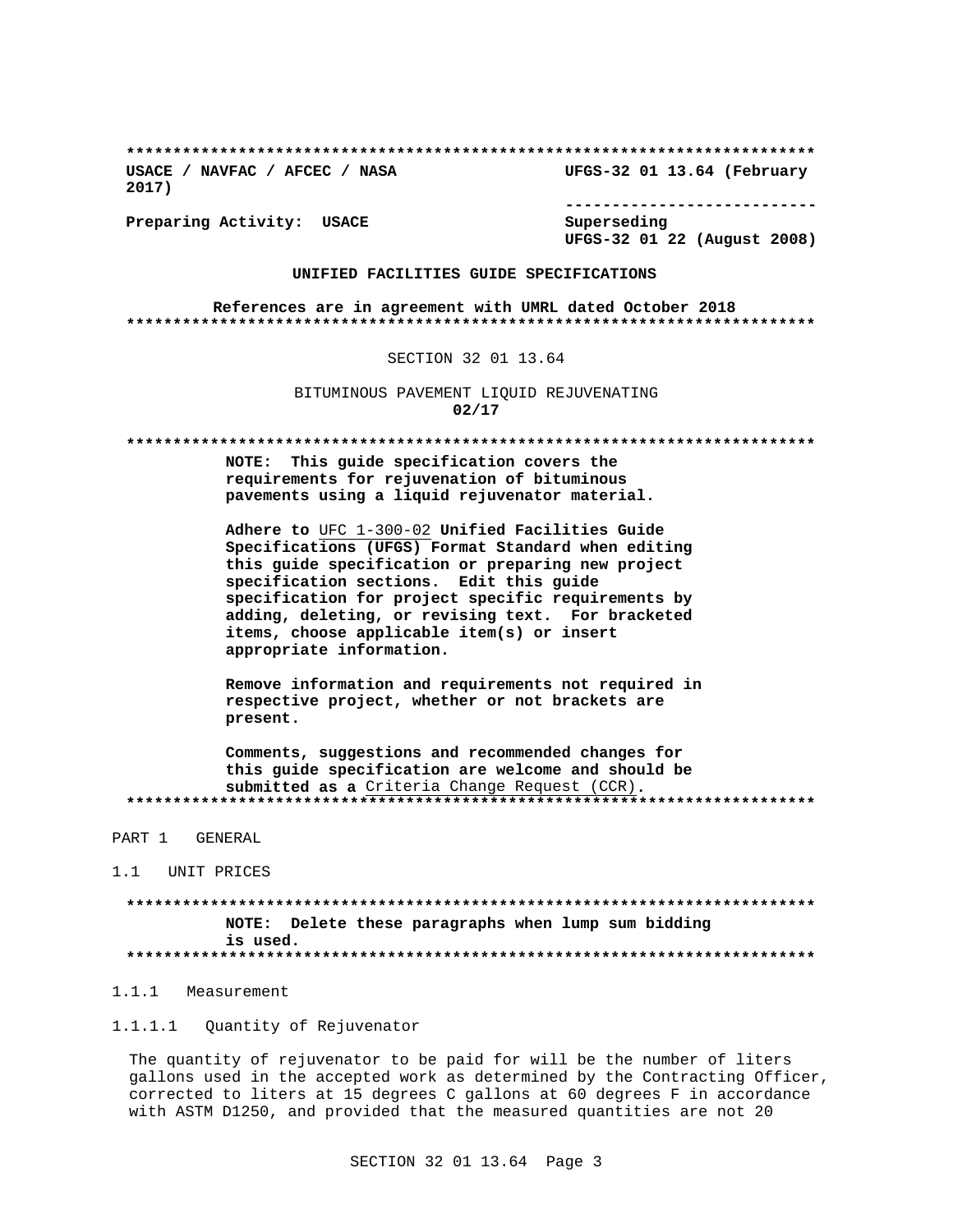percent over the approved application rate. Any amount of rejuvenator exceeding the approved application rate by more than 20 percent will be deducted from the measured quantities except for irregular areas where hand spraying of the rejuvenator is necessary. The actual application rate will be determined by the Contracting Officer by dividing the number of liters gallons of rejuvenator actually applied by the number of square meters square yards of pavement treated.

## 1.1.1.2 Treated Pavement

The quantity of pavement treated with rejuvenator to be paid for will be the number of square meters square yards completed and accepted as determined by the Contracting Officer. The number of square meters square yards of treated pavement will be determined by measuring the length and width of the specified work area. Measurements to determine the number of square meters square yards will be along the surface of the pavement.

# 1.1.2 Payment

Quantities of rejuvenator and treated pavement will be paid for at respective unit prices. Payment will not be made for quantities of rejuvenator and treated pavement when actual application rate of rejuvenator is more than 20 percent below the approved application rate until deficiency is corrected in accordance with paragraph Insufficient Rejuvenator Material.

## 1.2 REFERENCES

#### **\*\*\*\*\*\*\*\*\*\*\*\*\*\*\*\*\*\*\*\*\*\*\*\*\*\*\*\*\*\*\*\*\*\*\*\*\*\*\*\*\*\*\*\*\*\*\*\*\*\*\*\*\*\*\*\*\*\*\*\*\*\*\*\*\*\*\*\*\*\*\*\*\*\***

**NOTE: This paragraph is used to list the publications cited in the text of the guide specification. The publications are referred to in the text by basic designation only and listed in this paragraph by organization, designation, date, and title.**

**Use the Reference Wizard's Check Reference feature when you add a Reference Identifier (RID) outside of the Section's Reference Article to automatically place the reference in the Reference Article. Also use the Reference Wizard's Check Reference feature to update the issue dates.**

**References not used in the text will automatically be deleted from this section of the project specification when you choose to reconcile references in the publish print process. \*\*\*\*\*\*\*\*\*\*\*\*\*\*\*\*\*\*\*\*\*\*\*\*\*\*\*\*\*\*\*\*\*\*\*\*\*\*\*\*\*\*\*\*\*\*\*\*\*\*\*\*\*\*\*\*\*\*\*\*\*\*\*\*\*\*\*\*\*\*\*\*\*\***

The publications listed below form a part of this specification to the extent referenced. The publications are referred to within the text by the basic designation only.

ASTM INTERNATIONAL (ASTM)

| ASTM C136/C136M | (2014) Standard Test Method for Sieve  |  |  |  |
|-----------------|----------------------------------------|--|--|--|
|                 | Analysis of Fine and Coarse Aggregates |  |  |  |
| ASTM D1250      | (2008) Standard Guide for Use of the   |  |  |  |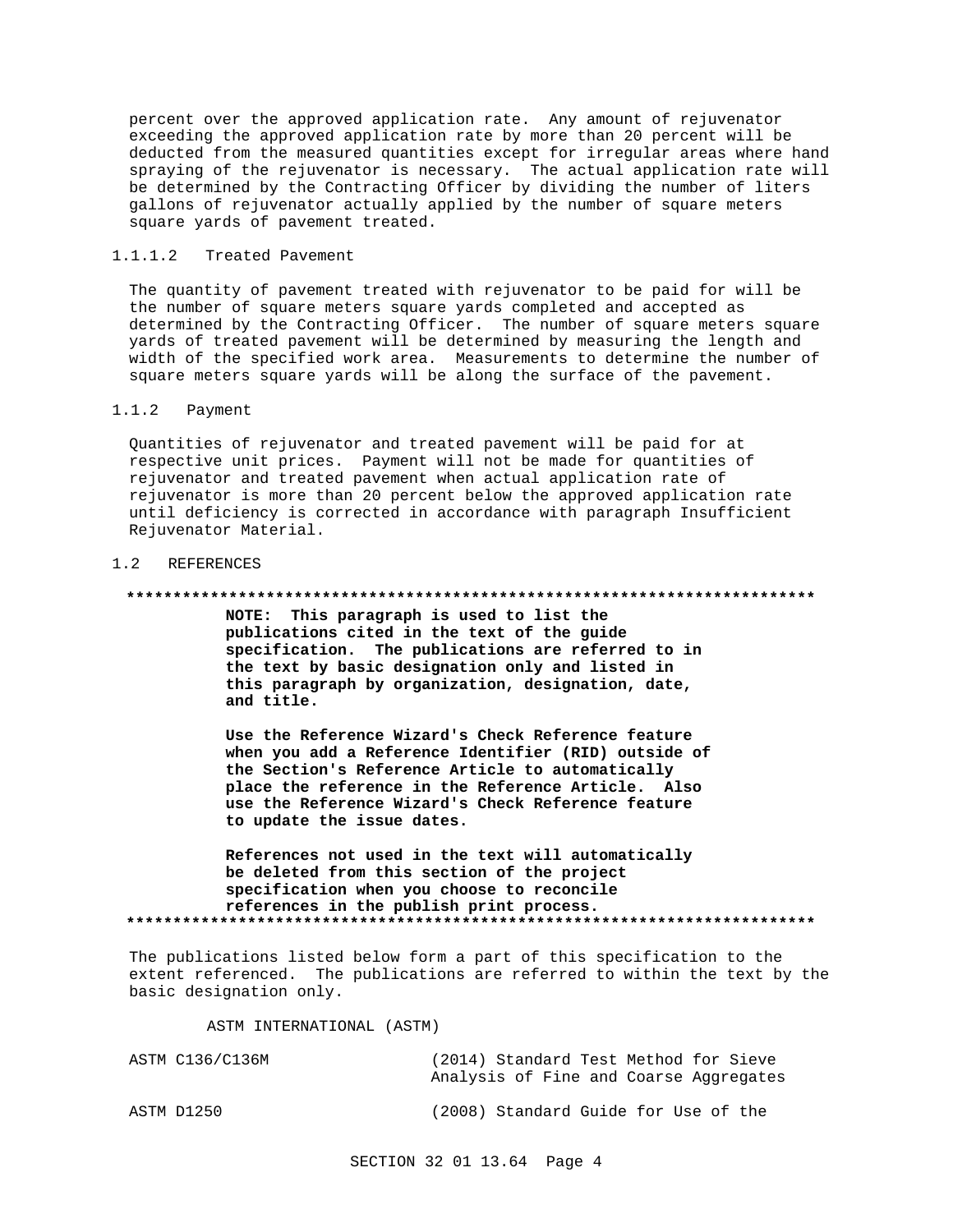Petroleum Measurement Tables

- ASTM D140/D140M (2016) Standard Practice for Sampling Asphalt Materials ASTM D1856 (2009; R 2015) Recovery of Asphalt from Solution by Abson Method ASTM D2170/D2170M (2010) Kinematic Viscosity of Asphalts (Bitumens) ASTM D2171/D2171M (2010) Viscosity of Asphalts by Vacuum Capillary Viscometer
- ASTM D2172/D2172M (2017; E 2018) Standard Test Methods for Quantitative Extraction of Asphalt Binder from Asphalt Mixtures
- ASTM D244 (2009; R 2017) Standard Test Methods and Practices for Emulsified Asphalts
- ASTM D2995 (1999; R 2009) Determining Application Rate of Bituminous Distributors
- ASTM D92 (2012a) Standard Test Method for Flash and Fire Points by Cleveland Open Cup Tester

### 1.3 SUBMITTALS

#### **\*\*\*\*\*\*\*\*\*\*\*\*\*\*\*\*\*\*\*\*\*\*\*\*\*\*\*\*\*\*\*\*\*\*\*\*\*\*\*\*\*\*\*\*\*\*\*\*\*\*\*\*\*\*\*\*\*\*\*\*\*\*\*\*\*\*\*\*\*\*\*\*\*\***

**NOTE: Review submittal description (SD) definitions in Section 01 33 00 SUBMITTAL PROCEDURES and edit the following list to reflect only the submittals required for the project.**

**The Guide Specification technical editors have designated those items that require Government approval, due to their complexity or criticality, with a "G." Generally, other submittal items can be reviewed by the Contractor's Quality Control System. Only add a "G" to an item, if the submittal is sufficiently important or complex in context of the project.**

**For submittals requiring Government approval on Army projects, a code of up to three characters within the submittal tags may be used following the "G" designation to indicate the approving authority. Codes for Army projects using the Resident Management System (RMS) are: "AE" for Architect-Engineer; "DO" for District Office (Engineering Division or other organization in the District Office); "AO" for Area Office; "RO" for Resident Office; and "PO" for Project Office. Codes following the "G" typically are not used for Navy, Air Force, and NASA projects.**

**The "S" following a submittal item indicates that the submittal is required for the Sustainability**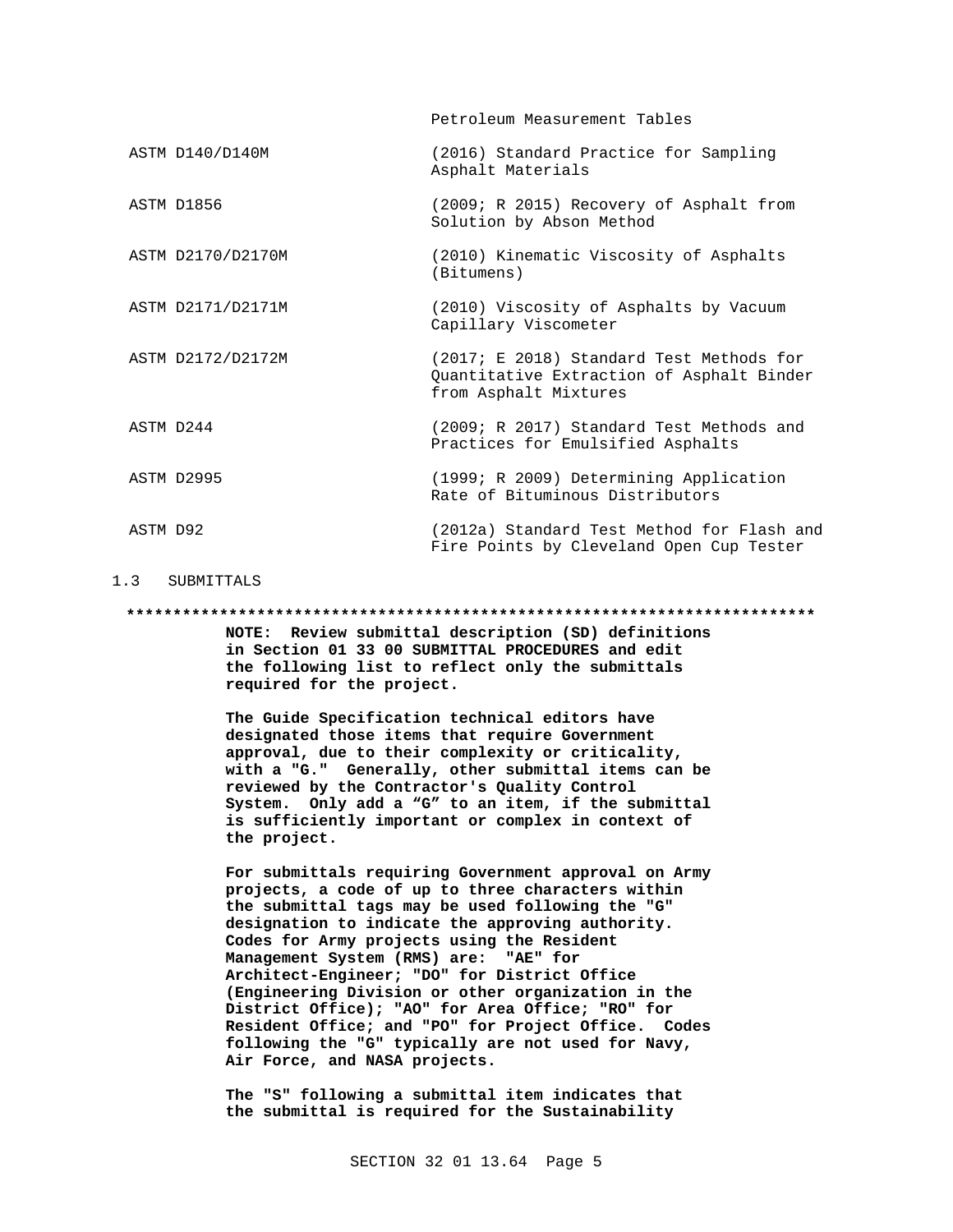**eNotebook to fulfill federally mandated sustainable requirements in accordance with Section 01 33 29 SUSTAINABILITY REPORTING. Locate the "S" submittal under the SD number that best describes the submittal item.**

**Choose the first bracketed item for Navy, Air Force and NASA projects, or choose the second bracketed item for Army projects. \*\*\*\*\*\*\*\*\*\*\*\*\*\*\*\*\*\*\*\*\*\*\*\*\*\*\*\*\*\*\*\*\*\*\*\*\*\*\*\*\*\*\*\*\*\*\*\*\*\*\*\*\*\*\*\*\*\*\*\*\*\*\*\*\*\*\*\*\*\*\*\*\*\***

Government approval is required for submittals with a "G" designation; submittals not having a "G" designation are for [Contractor Quality Control approval.][information only. When used, a designation following the "G" designation identifies the office that will review the submittal for the Government.] Submittals with an "S" are for inclusion in the Sustainability eNotebook, in conformance to Section 01 33 29 SUSTAINABILITY REPORTING. Submit the following in accordance with Section 01 33 00 SUBMITTAL PROCEDURES:

SD-04 Samples

Bituminous Rejuvenator

#### 1.4 QUALITY ASSURANCE

Apply the rejuvenator so that the test properties of binder extracted from samples of the upper 9 mm 3/8 inch of the surface of the test section show that viscosities have decreased by at least 40 percent. Compute the percent decrease in viscosity as follows:

100 ((Viscosity of untreated sample) - (Viscosity of treated sample))/ (Viscosity of untreated samples)

#### 1.5 DELIVERY, STORAGE, AND HANDLING

Protect rejuvenator material from excessively high or low temperatures. Store the rejuvenator at temperatures recommended by the manufacturer. Smoking, fire or flames other than heaters that are part of the equipment will not be permitted in the vicinity of heating, distributing or transferring operations for rejuvenators that are flammable.

#### 1.6 EQUIPMENT, TOOLS, AND MACHINES

Maintain equipment, tools, and machines used in the performance of the work in a satisfactory working condition.

# 1.6.1 Bituminous Storage Tank

Provide bituminous storage tanks capable of heating the bituminous material under effective and positive control at all times to the required temperature. Accomplish heating by steam coils, hot oil, electricity, or other suitable method. Affix an armored thermometer to the tank so that the temperature of the bituminous material may be read at all times.

# 1.6.2 Bituminous Distributor

Provide a bituminous distributor designed and equipped to spray the bituminous material in a uniform double or triple lap at the temperature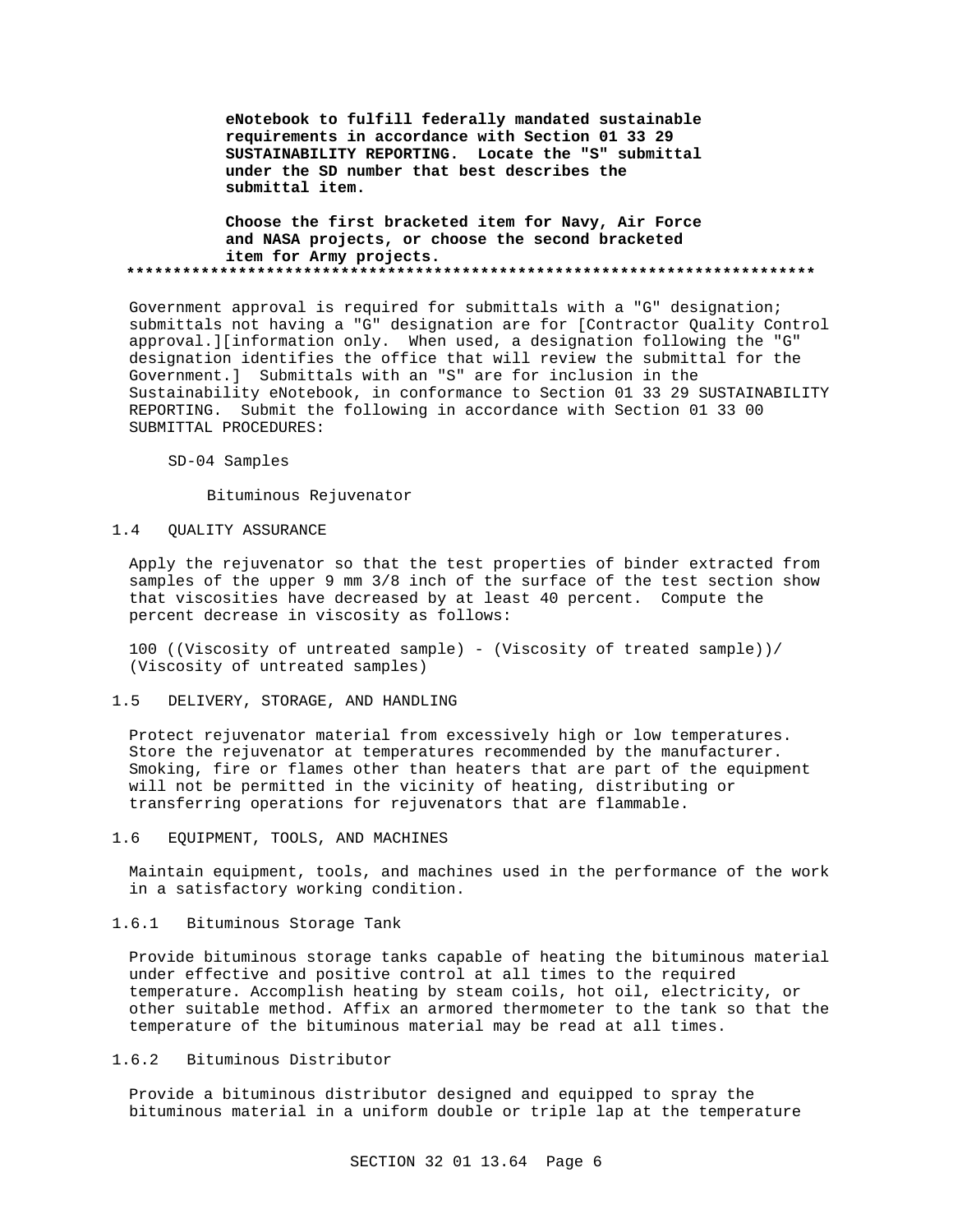recommended by the manufacturer, at variable widths, and at readily determined and controlled rates from 0.10 to 1.0 L/square meter 0.04 to 0.2 gallon/square yard with an allowable variation from the specified rate of not more than plus or minus 5 percent. Include with the distributor equipment a separate power unit for the bitumen pump, full-circulation spray bars, tachometer, pressure gauges, volume-measuring devices, adequate heaters for heating of materials to the proper application temperature, a thermometer for reading the temperature of tank contents, and a hand hose attachment suitable for applying bituminous material manually to areas inaccessible to the distributor. Equip the distributor for circulation and agitation of the bituminous material during the heating process.

# 1.6.3 Brooms and Blowers

Furnish power type brooms and blowers suitable for cleaning the surfaces of bituminous pavements.

#### 1.7 ENVIRONMENTAL REQUIREMENTS

Apply the rejuvenator to a dry surface and only when the atmospheric temperature in the shade is 10 degrees C 50 degrees F or above. Delay application if rain appears imminent within 8 hours following planned time of application.

## PART 2 PRODUCTS

# 2.1 REJUVENATOR

Provide chemical rejuvenator having a proven record of satisfactory performance based on the ability of the material to decrease the viscosity of the binder material, to reduce the rate of loss of fines, and to retard crack propagation. Select a material that neither permanently damages nor obscures pavement markings. Approval of specific application specifications recommended by the manufacturer is required by the Contracting Officer. Sample the rejuvenating material according to ASTM D140/D140M. Provide rejuvenator conforming to the following test requirements:

| Property                                                                                                                                                                                          | Requirement     | Test Method       |  |  |
|---------------------------------------------------------------------------------------------------------------------------------------------------------------------------------------------------|-----------------|-------------------|--|--|
| Residue, percent                                                                                                                                                                                  | 55 minimum      | ASTM D244 (1)     |  |  |
| Viscosity at 60 degrees C, sq mm/sec<br>140 degrees F, centistokes (2)                                                                                                                            | $80 - 500$      | ASTM D2170/D2170M |  |  |
| Flash Point (3) Cleveland Open Cup<br>(COC), degrees C degrees F                                                                                                                                  | 177 350 minimum | ASTM D92          |  |  |
| (1) Modify ASTM D244 evaporation test for percent residue by heating 50 gram samples<br>to 150 degrees C 300 degrees F until foaming ceases, cooling immediately, and<br>calculating the results. |                 |                   |  |  |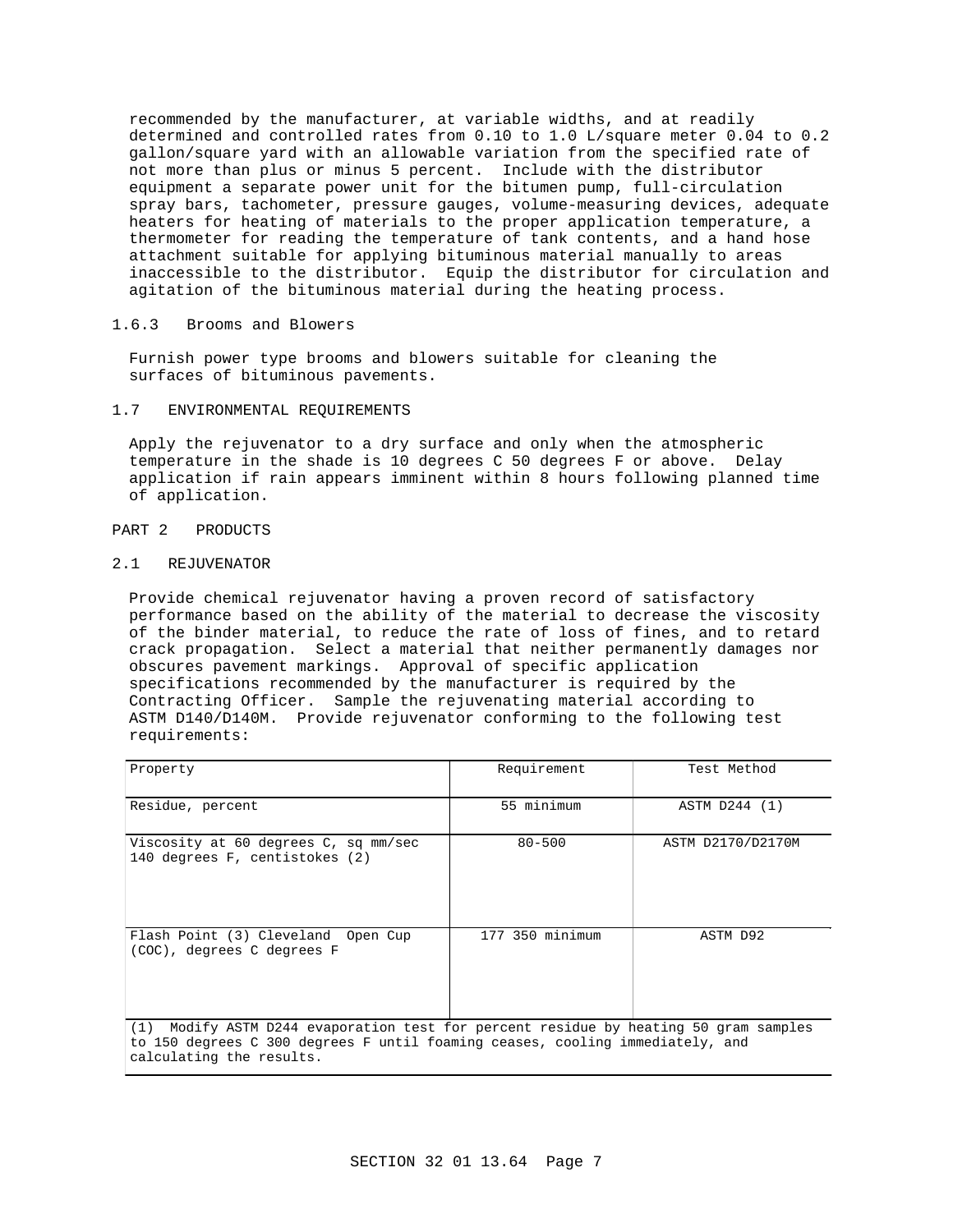| Property |                                                          | Requirement | Test Method |
|----------|----------------------------------------------------------|-------------|-------------|
| (2)      | Viscosity on the residue obtained from evaporation test. |             |             |
| (3)      | Flash point on residue from evaporation test.            |             |             |
|          |                                                          |             |             |

# 2.2 AGGREGATE

Determine gradation of mineral aggregate in accordance with ASTM C136/C136M and meet the following gradation requirements:

| Sieve Designation (mm) | Percent by Weight Passing |
|------------------------|---------------------------|
| 1.18No. 16             | 100                       |
| $0.60NO$ . 30          | $40 - 75$                 |
| $0.30NO$ . 50          | $4 - 12$                  |
| $0.15NO$ . 100         | $0 - 5$                   |

#### PART 3 EXECUTION

#### 3.1 PREPARATION OF SURFACE

Immediately before applying the rejuvenator, remove loose material, dirt, clay, or other objectionable material from the surface to be treated. After the cleaning operation and prior to application of the rejuvenator, the Contracting Officer will inspect the area to be treated to determine fitness of the area to receive the rejuvenator.

# 3.2 APPLICATION OF REJUVENATOR MATERIAL

Following preparation and subsequent inspection of the surface, uniformly apply the rejuvenator over the surface to be treated at the approved rate with an allowable variation from the approved rate of application of plus or minus 20 percent and at the temperature recommended by the supplier. To obtain uniform application of the rejuvenator on the surface treated at the junction of previous and subsequent applications, spread building paper on the surface at a sufficient distance back from the ends of each application so that application of the rejuvenator may be started and stopped on the paper. Immediately after application, remove the building paper and properly dispose of it. Properly treat areas missed by the distributor with the hand spray. Do not disturb the surface for a period of at least 24 hours following application of the rejuvenator.

## 3.2.1 Excess Rejuvenator Material

Provide approved mineral aggregate for spreading, in sufficient quantity, to effectively blot up any excess rejuvenator material remaining on the treated pavement surface after 24 hours.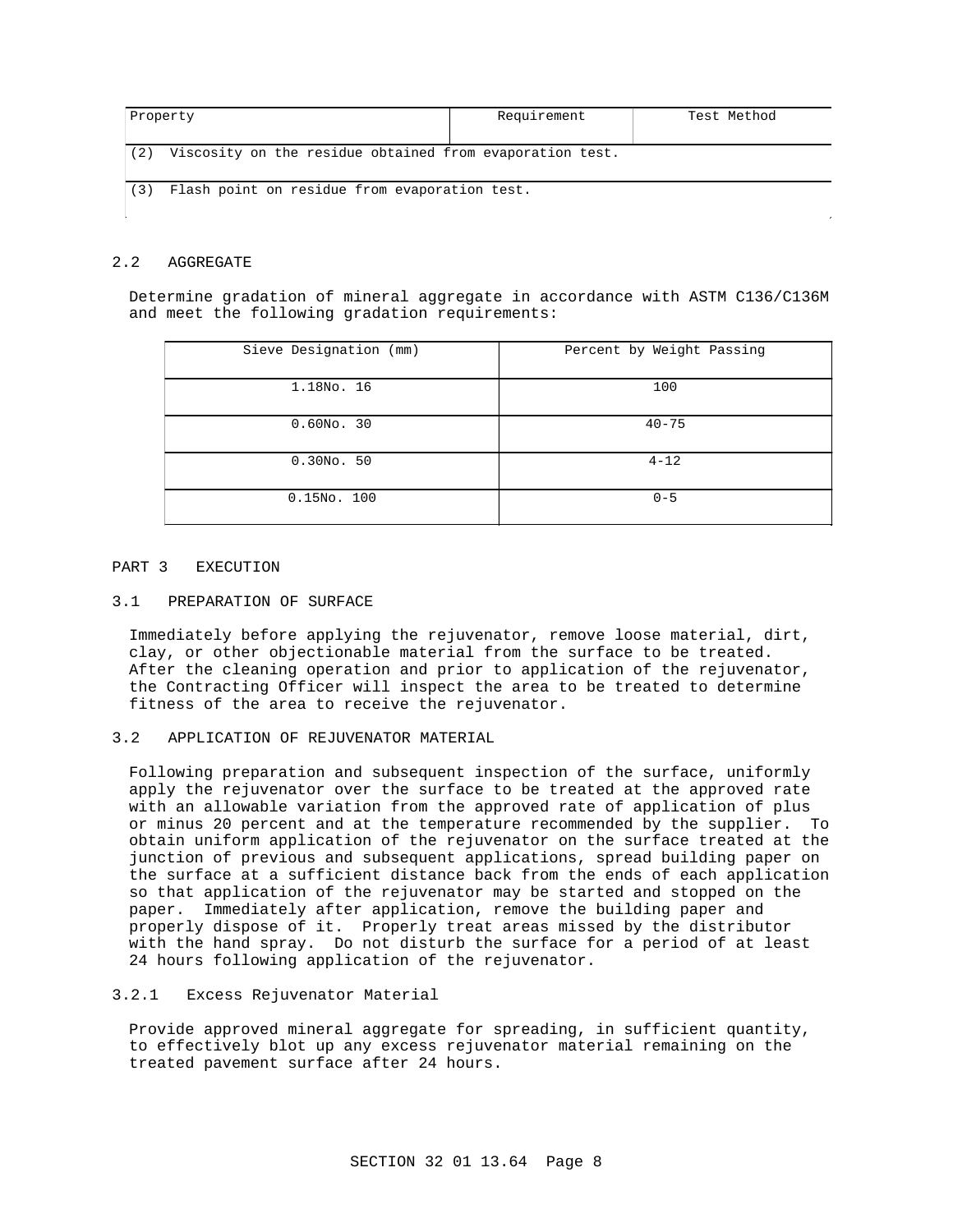### 3.2.2 Ponding and Puddling of Rejuvenator Material

If low spots and depressions in the pavement surface cause ponding or puddling of the rejuvenating agent, broom the pavement surface with a broom drag. Continue brooming until the pavement surface is free of any pools of excess material.

### 3.2.3 Excess Runoff of Rejuvenator

Treat pavement surfaces, which have excessive runoff of rejuvenator due to surface grade, in 2 or more applications. Perform each additional application after the prior application of material has penetrated into the pavement.

## 3.2.4 Insufficient Rejuvenator Material

When it is determined by the Contracting Officer that the actual application rate of the rejuvenator is more than 20 percent below the approved application rate, make subsequent applications of rejuvenator to bring the actual application rate up to the approved rate with penetration into the pavement surface occurring within 24 hours after application.

## 3.3 TEST SECTION

Prior to application of the rejuvenator, prepare representative test sections on the pavement to be treated. Treat the test sections with various amounts of rejuvenator, and conduct tests on samples obtained from the top 9 mm 3/8 inch of each of these treated areas to measure viscosity and thus determine desired application rate. Obtain the samples of treated material no sooner than 24 hours after application of rejuvenator. Select an application rate to obtain the specified reduction in asphalt viscosity and to ensure that all rejuvenator material penetrates into the pavement surface within 24 hours. Do not apply rejuvenator at a rate what will exceed that which the pavement can absorb within 24 hours. Do not begin application of the rejuvenator until the test sections have been evaluated and the required application rate has been approved.

# 3.4 SAMPLING AND TESTING

# 3.4.1 Sampling

Perform sampling of the test section before and after the pavement has been rejuvenated. Take samples from the treated test section areas no sooner than 24 hours after application of the rejuvenator.

# 3.4.2 Testing

Conduct tests to extract the bituminous rejuvenator according to ASTM D2172/D2172M and recover according to ASTM D1856. Submit samples of sufficient size to provide enough bituminous binder for determination of viscosity. Measure viscosity of the bituminous material in accordance with ASTM D2170/D2170M or ASTM D2171/D2171M, as applicable, and conducted at 60 degrees C140 degrees F unless otherwise specified. Determine the change in viscosity for each application rate of rejuvenator in the test section from tests conducted on samples taken before and samples taken after the pavement surface has been rejuvenated. Sampling and testing [are the responsibility of the Contractor] [will be by the Government].